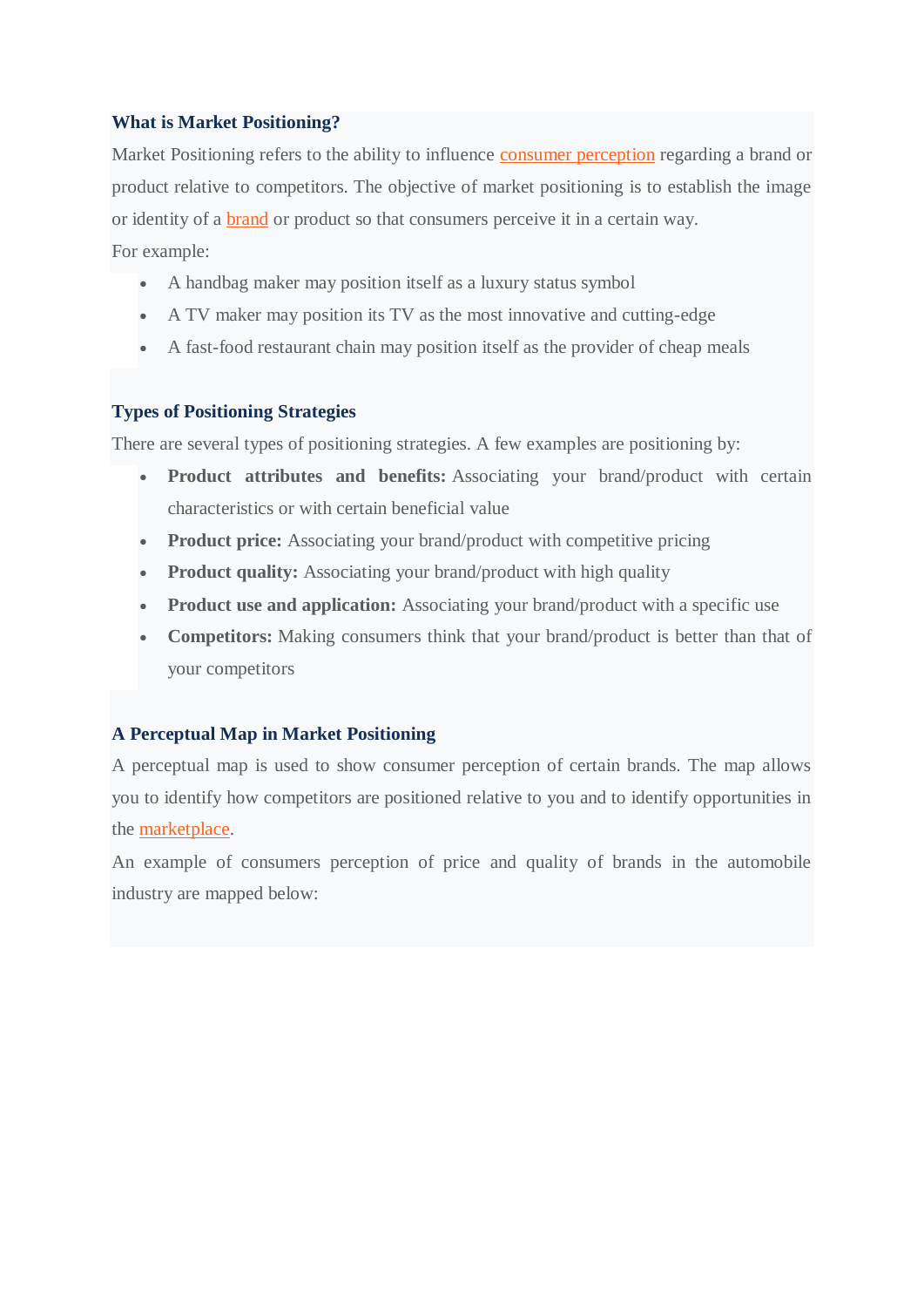

*This map is for illustrative educational purposes only.*

# **How to Create an Effective Market Positioning Strategy?**

Create a positioning statement that will serve to identify your business and how you want the brand to be perceived by consumers.

For example, the positioning statement of Volvo: "For upscale American families, Volvo is the family automobile that offers maximum safety."

### **1. Determine company uniqueness by comparing to competitors**

Compare and contrast differences between your company and competitors to identify opportunities. Focus on your strengths and how they can exploit these opportunities.

#### **2. Identify current market position**

Identify your existing market position and how the new positioning will be beneficial in setting you apart from competitors.

### **3. Competitor positioning analysis**

Identify the conditions of the marketplace and the amount of influence each competitor can have on each other.